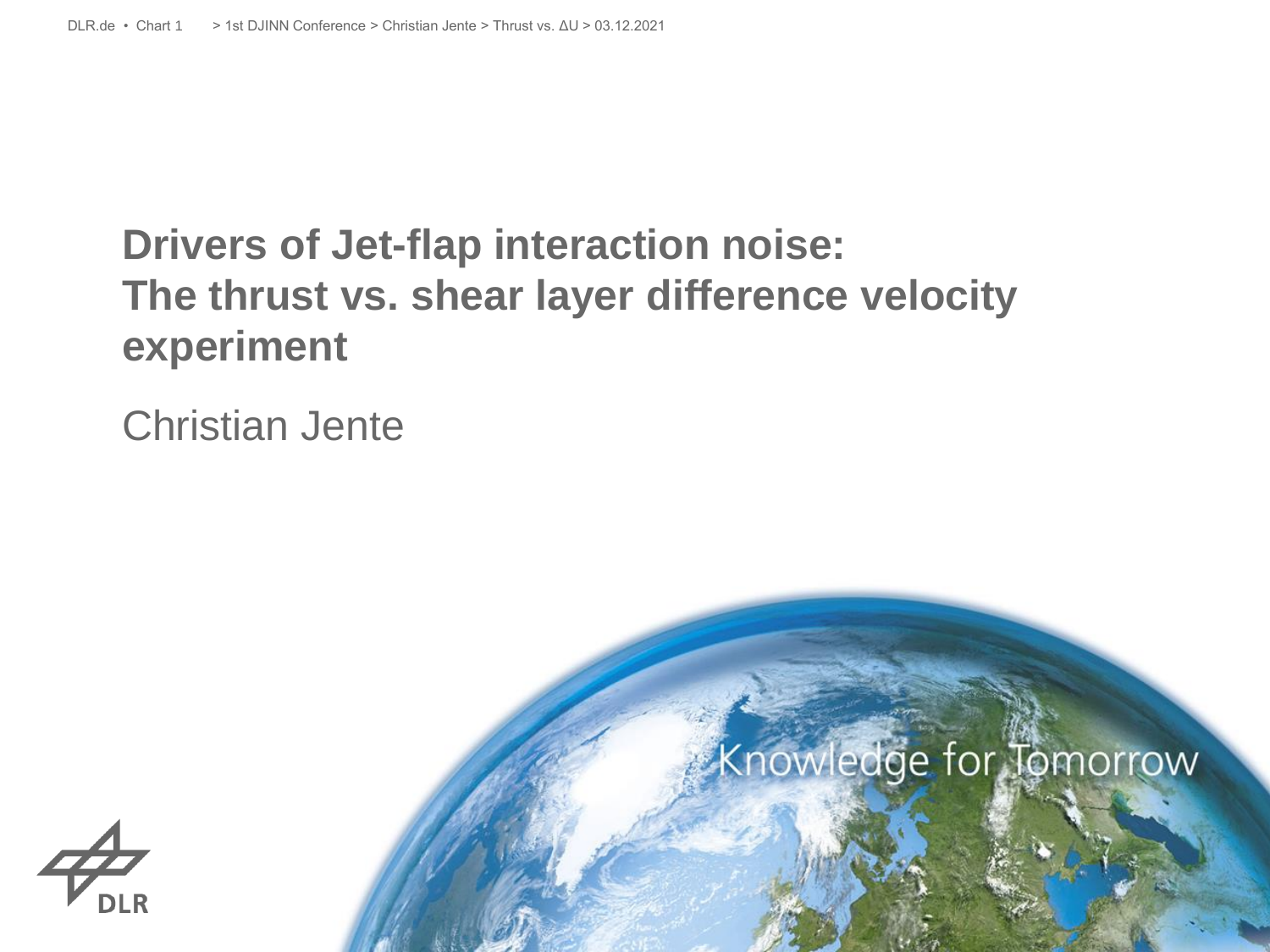## **Motivation**

- not fully known: velocity scaling parameter for two-phase / flight ops JFI problems
- Can we predict JFI noise using a simple engine velocity parameter? (maybe with focus on high frequencies, radical engine integrations)
	- exponent known
	- more than one suitable flow parameter candidate available

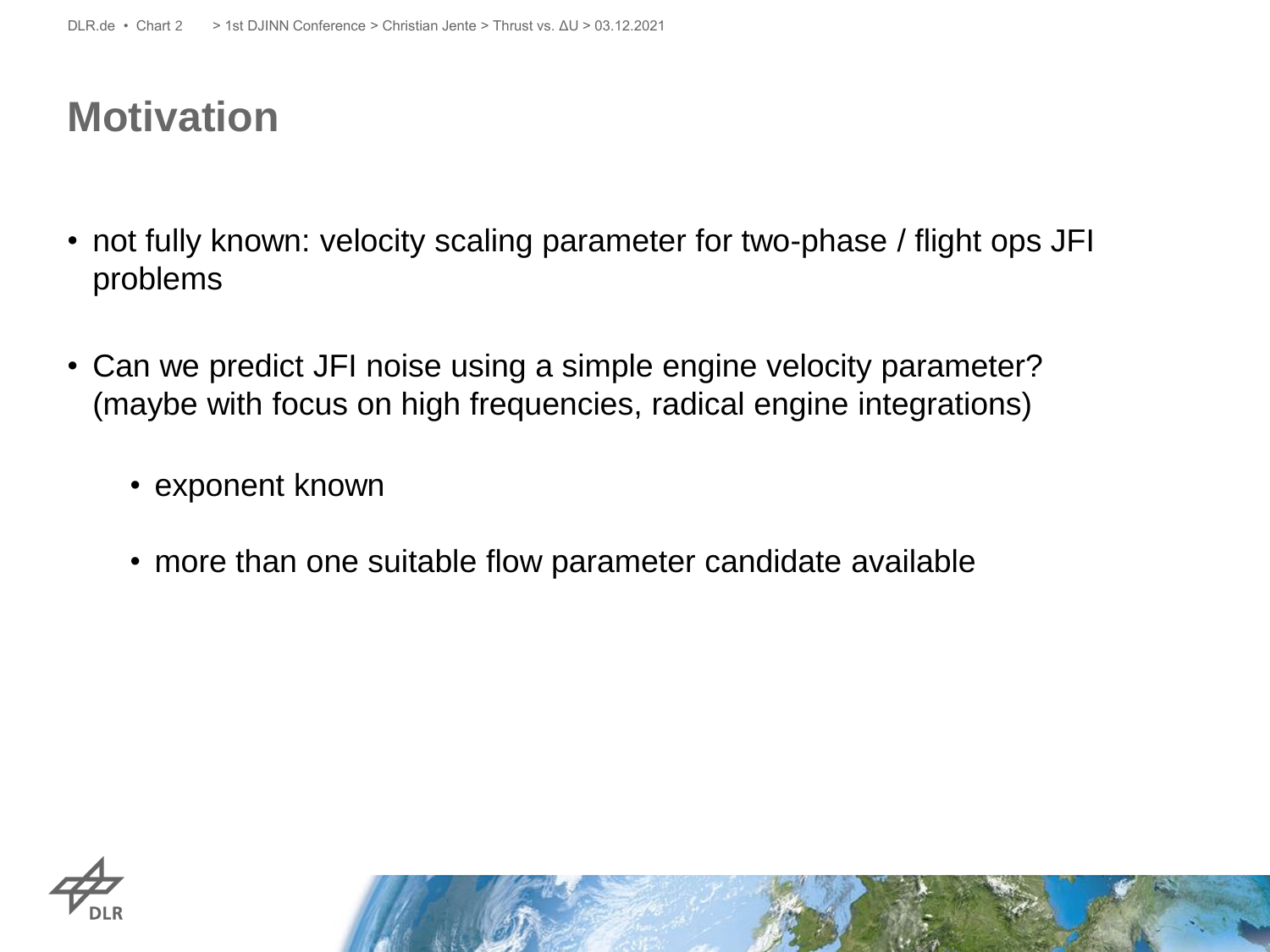## **Definition of jet shear layer properties**

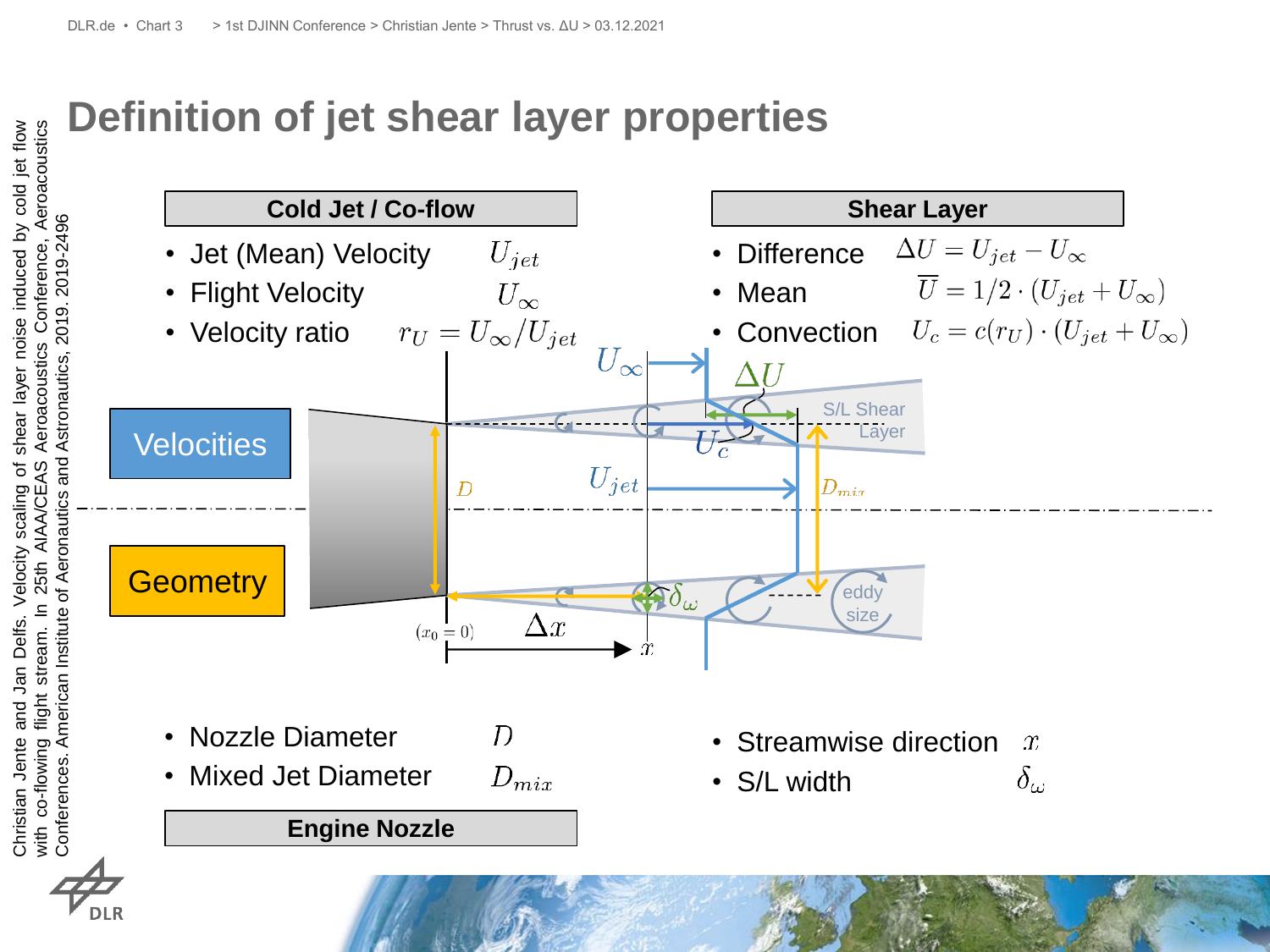## **Definition of velocity parameters**

\n- Velocity ratio\n 
$$
r_U = \frac{U_\infty}{U_{jet}}
$$
\n
\n- Thrust\n 
$$
F := \rho_j A_j \cdot U_j \left( U_j - U_\infty \right)
$$
\nAssumptions inlet-to-outlet no mass flow loss notatic pressure difference

\n
\n- Thrust "velocity" 
$$
U_{th} := \sqrt{\frac{F}{\rho_j A_j}} = \sqrt{U_j \left( U_j - U_\infty \right)} = U_j \sqrt{1 - r_U}
$$
\n
\n

• S/L Difference velocity 
$$
\Delta U
$$
: =  $U_j - U_\infty = U_j(1 - r_U)$ 

• Thrust-
$$
\Delta U
$$
 - relationship  $U_j = \frac{U_{th}}{\sqrt{1 - r_U}} = \frac{\Delta U}{(1 - r_U)}$ 

$$
\overrightarrow{\mathcal{L}_{\text{DLR}}}
$$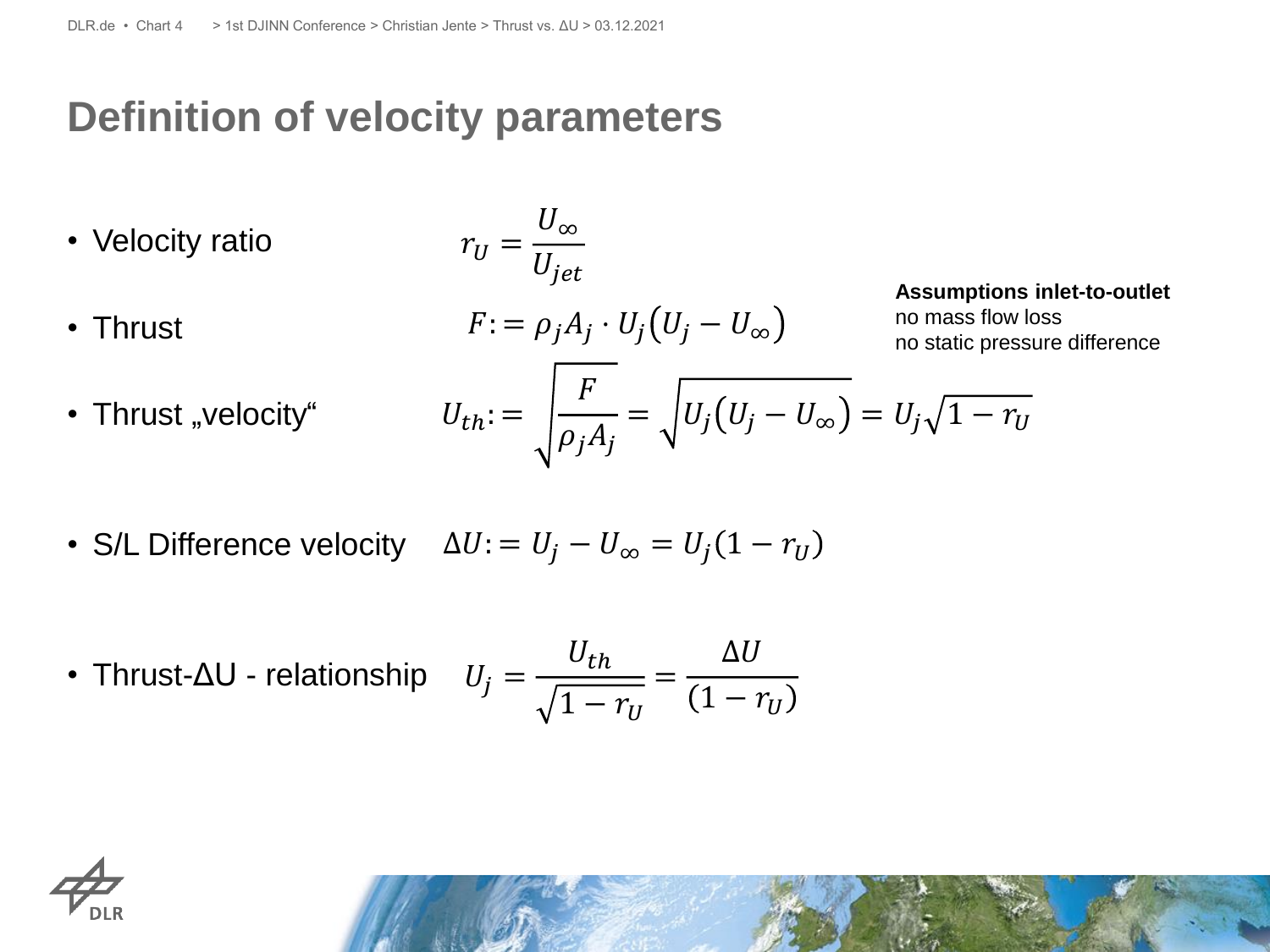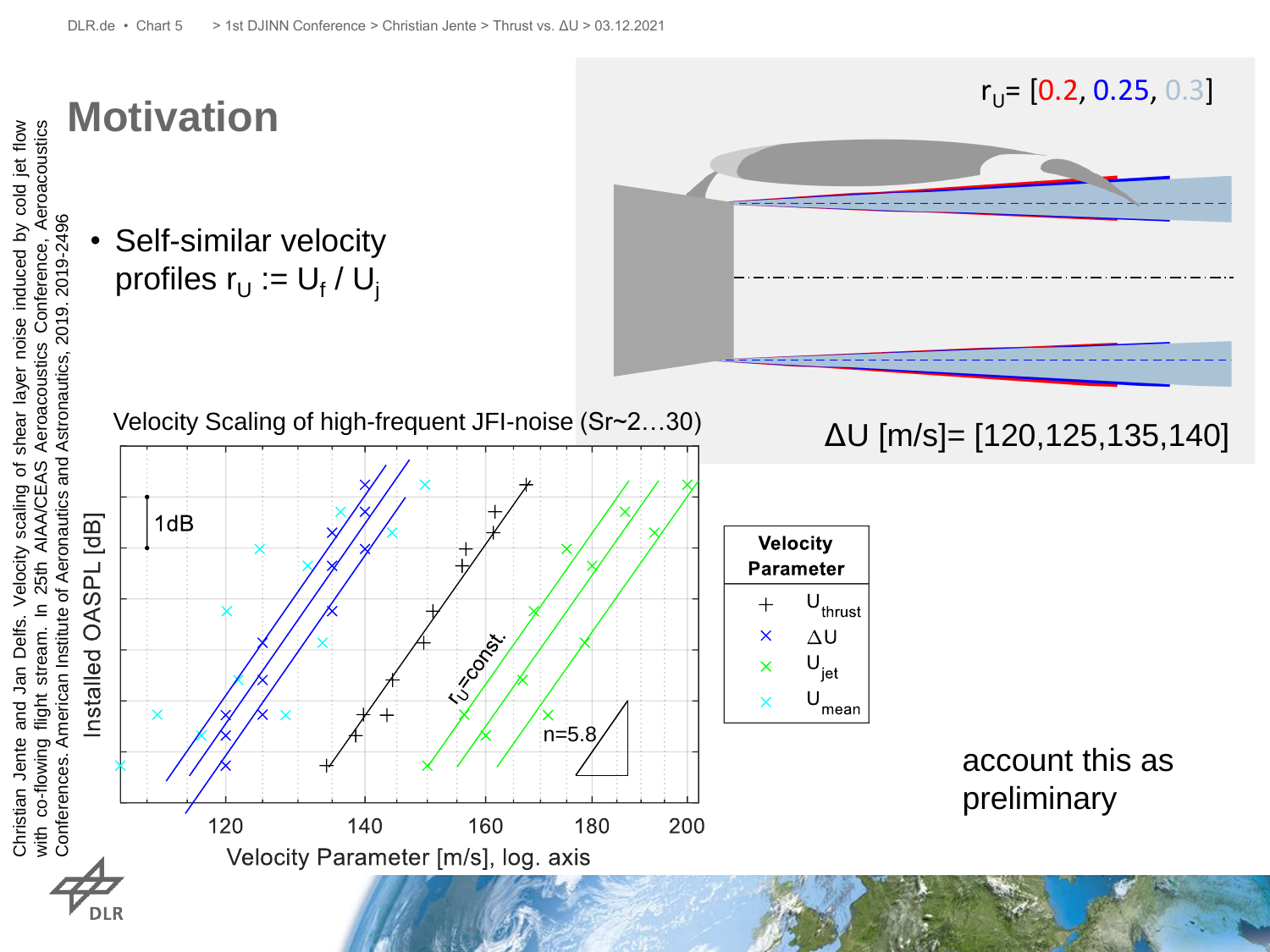## **Hypothesis 1: Assume thrust is scaling parameter**

- thrust scales with  $n=5...6$ , same-thrust spectra collapse (no matter which  $\Delta U$ ) (or higher, n=6..7? Mahdi Azarpeyvand: "An overview of jet noise research at the University of Bristol", DJINN Conference)
- What is the expected scaling difference for thrust (while keeping ΔU const!)?

$$
U_{th}(\Delta U) = \sqrt{1 - r_U} \Delta U
$$
  
\n
$$
\Delta SPL_{Uth} = n \cdot 10 \cdot \lg \left( \frac{\sqrt{1 - r_{U1}}}{\sqrt{1 - r_{U2}}} \right) = 55 \lg \left( \frac{\sqrt{1 - r_{U1}}}{\sqrt{1 - r_{U2}}} \right)
$$

- AWB minimum  $r_{U1}$ =0.04...0.05 (quasi-static jet, closed-circuit wind tunnel)
- for max use  $r_{U2}=0.2$  (good limit, high jet speed possible)

• or maybe  $r_{12}=0.3$  (wind tunnel limit 60 m/s)

ΔSPL=2dB

ΔSPL=3.6dB

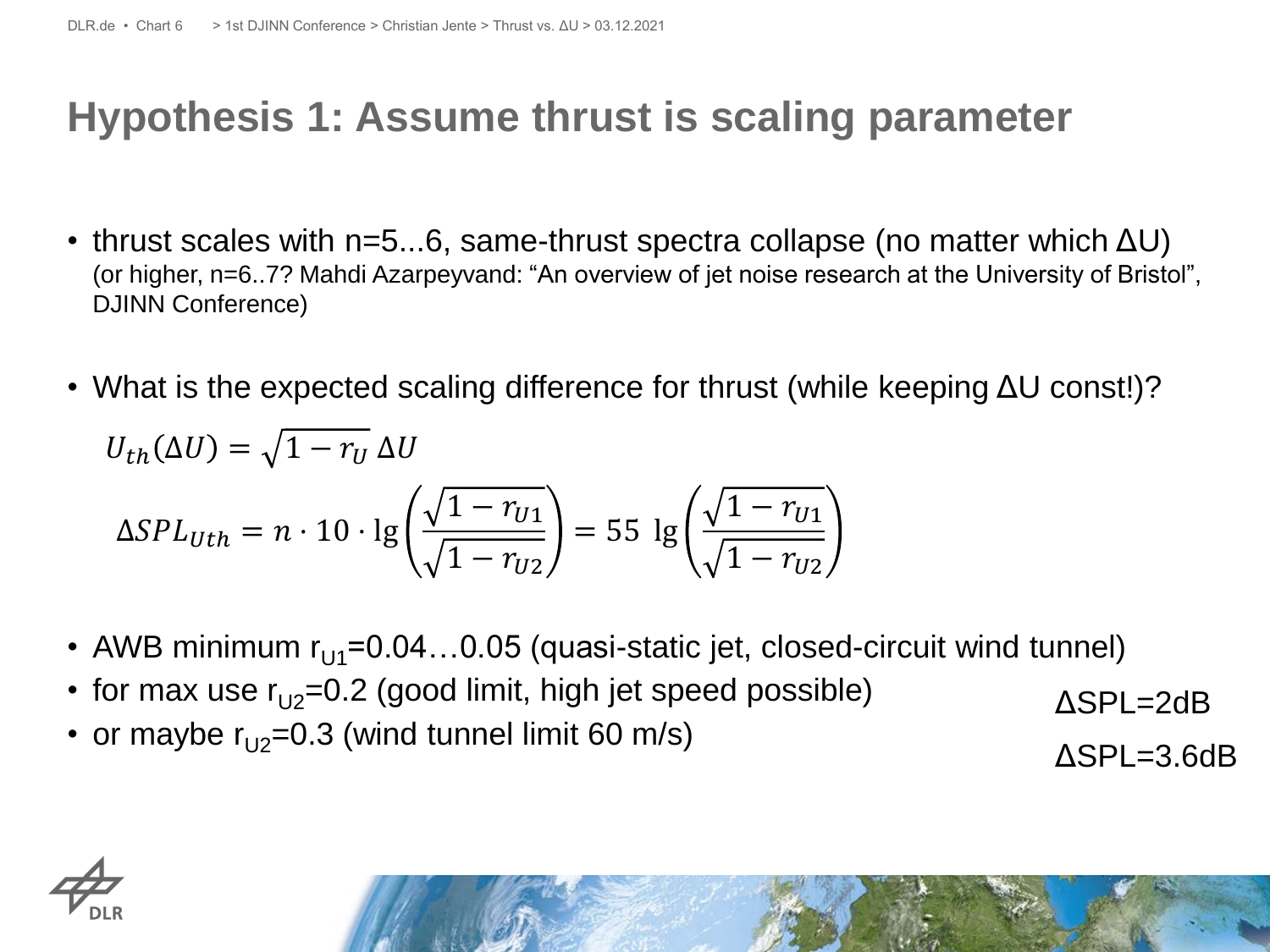## **Hypothesis 2: Assume ΔU is scaling parameter**

- ΔU scales with n=5...6, same difference velocities collapse (no matter which thrust is used)
- Same scaling difference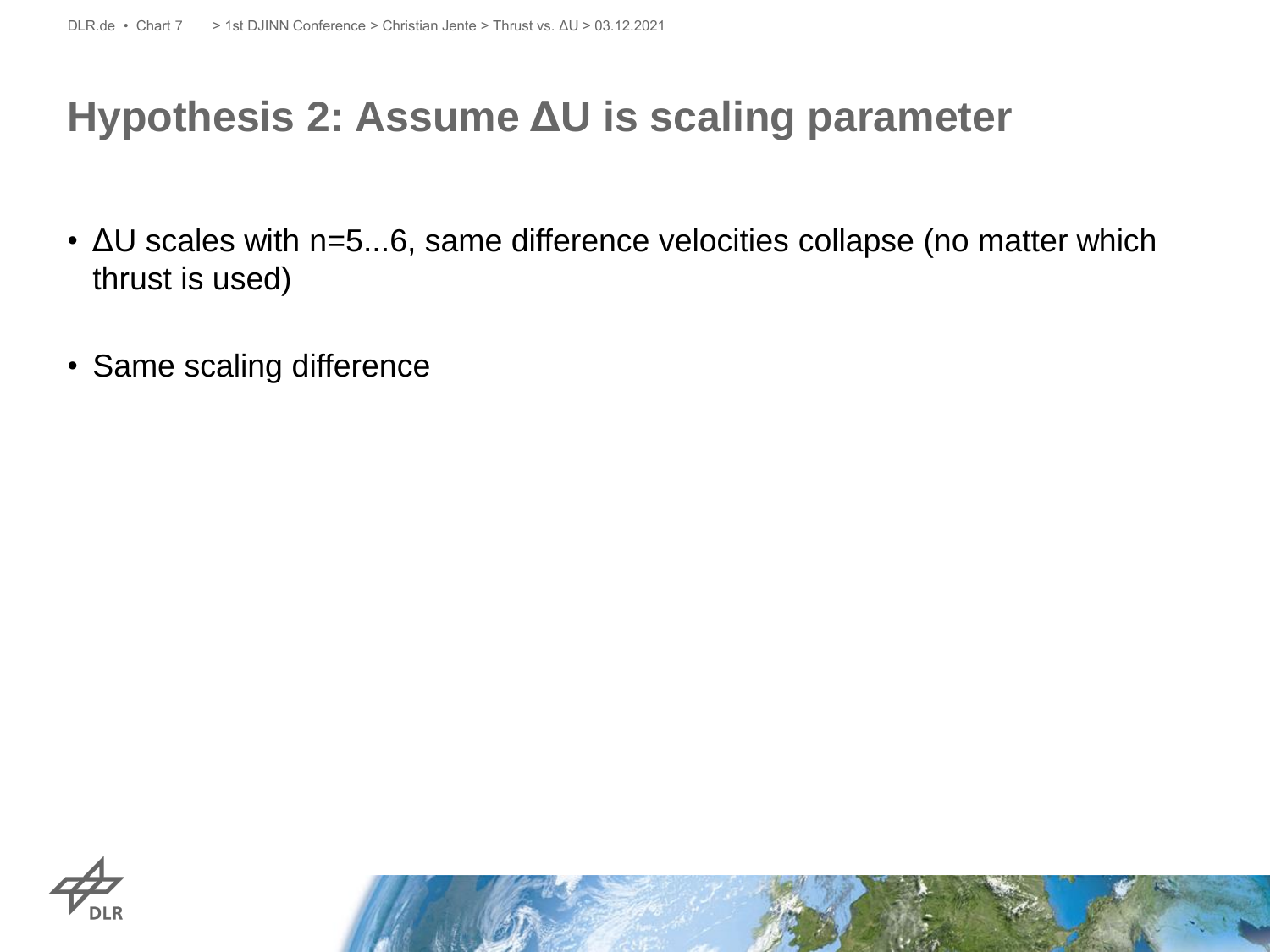# **Definition of test operations**  $2 \times 4 \Delta U \times 4 U_{th} = 22/36$



• For generation of general grid, can be optimized

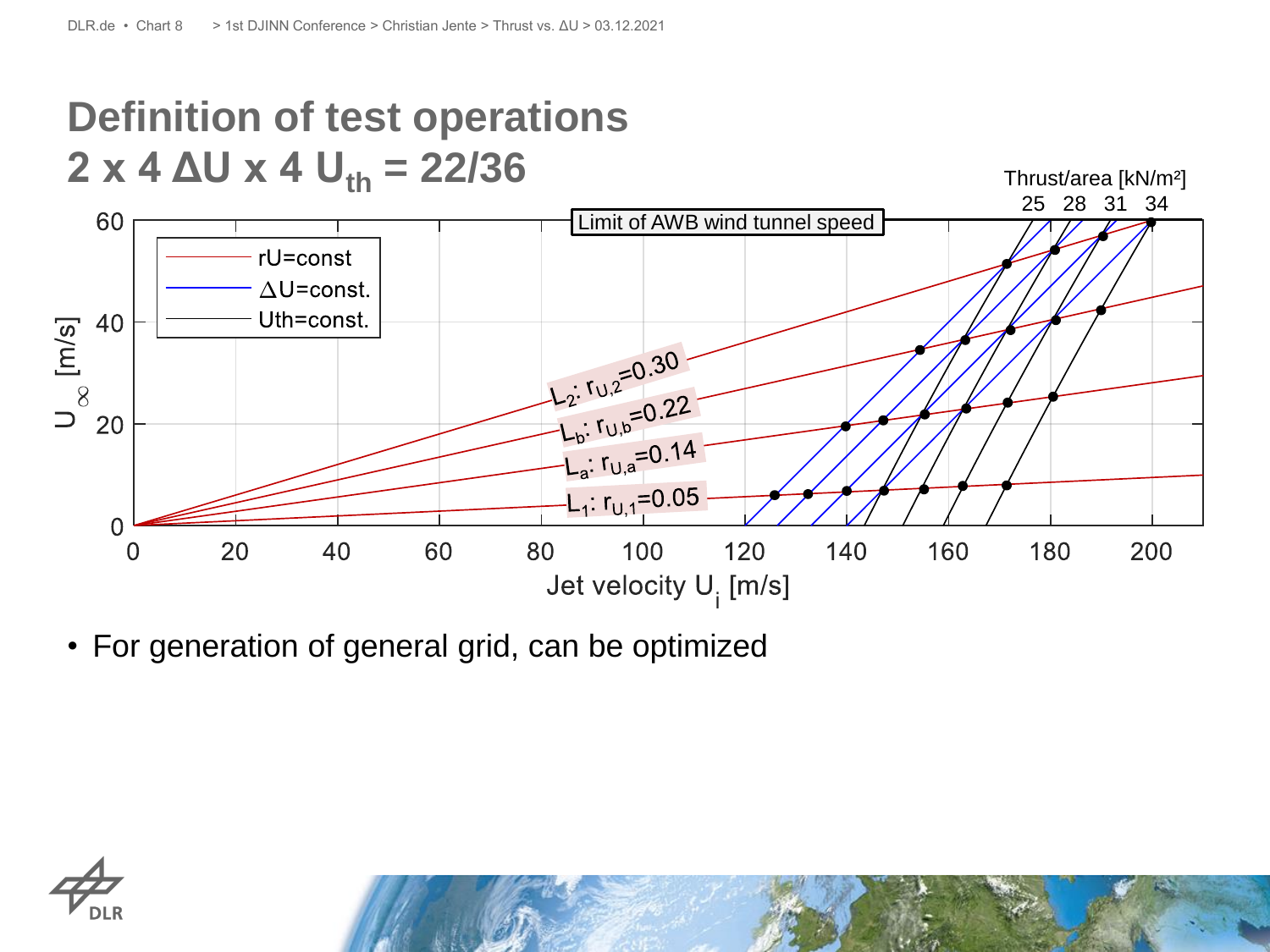# **Definition of test operations, optimized**

3x same thrust, 3x same ΔU with 4 ops each



Thrust/area [kN/m²]

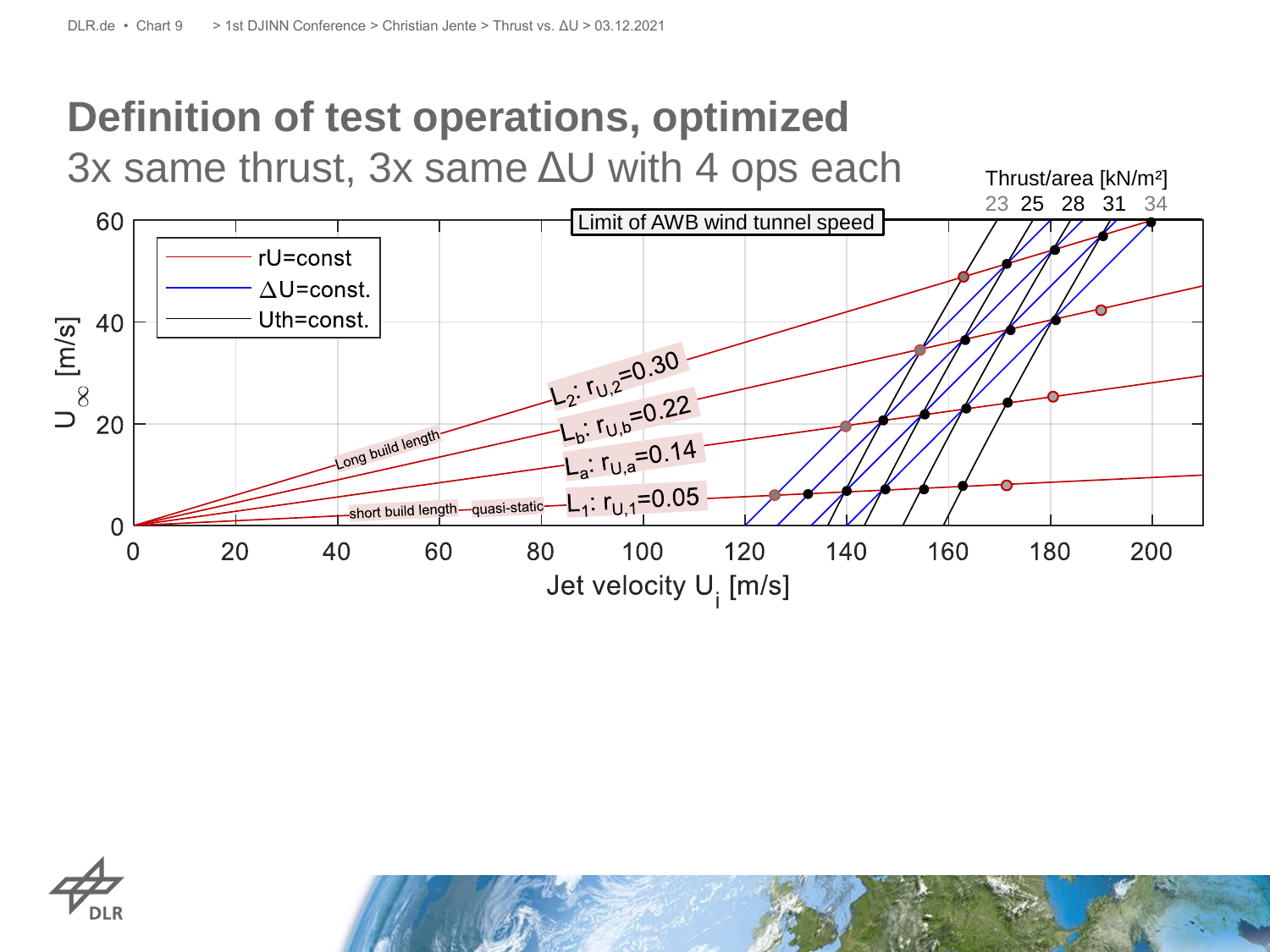## **Dependence on (theoretical) jet impingement areas**

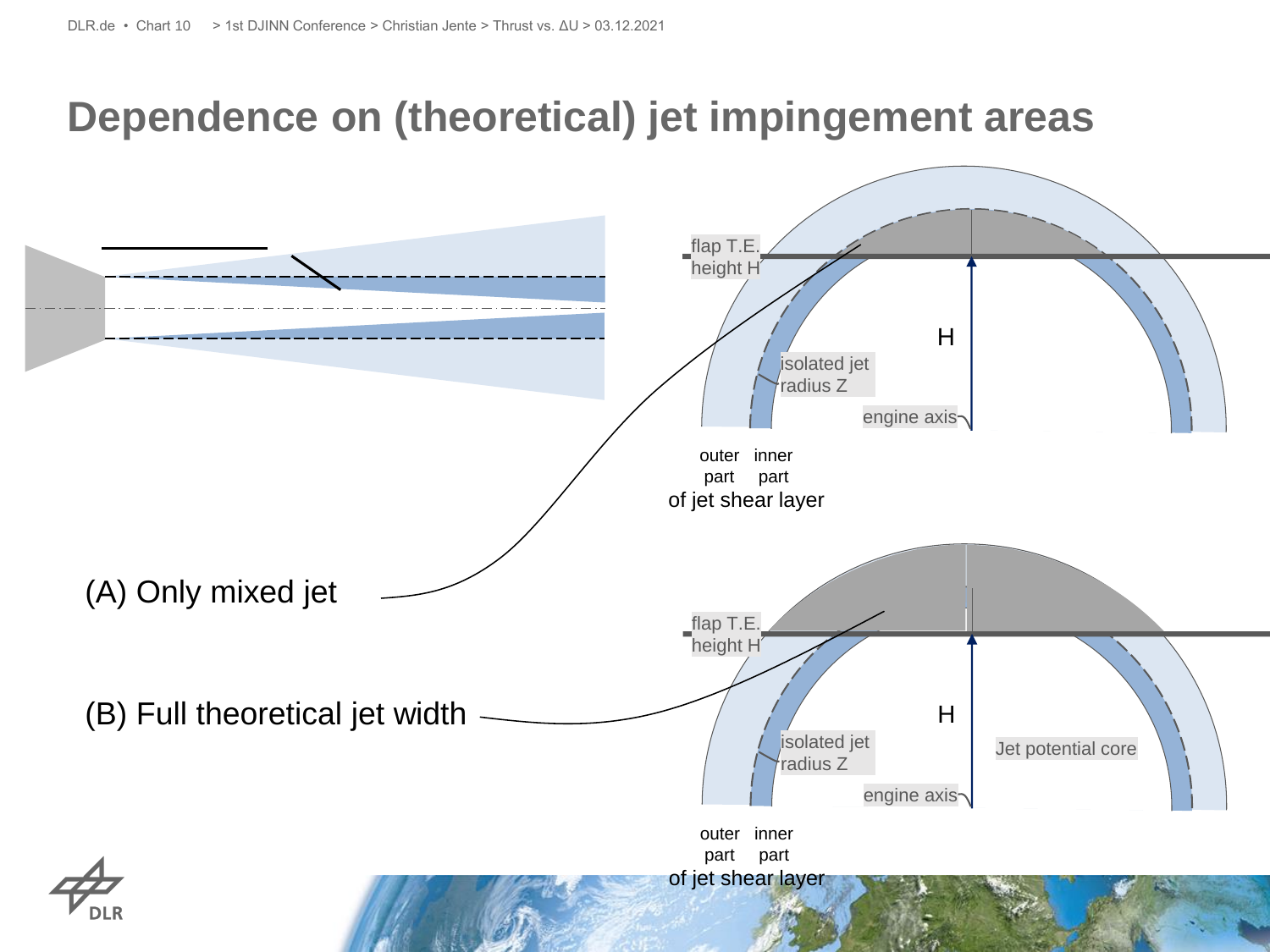### **Calculation of length adjustment**

![](_page_10_Picture_2.jpeg)

$$
\delta_{\omega} \propto (L - x_0) \cdot \frac{1 - r_U}{1 + r_U}
$$

$$
\frac{(L_2 - x_0)}{(L_1 - x_0)} = \frac{1 - r_{U1}}{1 + r_{U1}} \cdot \frac{1 + r_{U2}}{1 - r_{U2}} = 1.68
$$

![](_page_10_Picture_5.jpeg)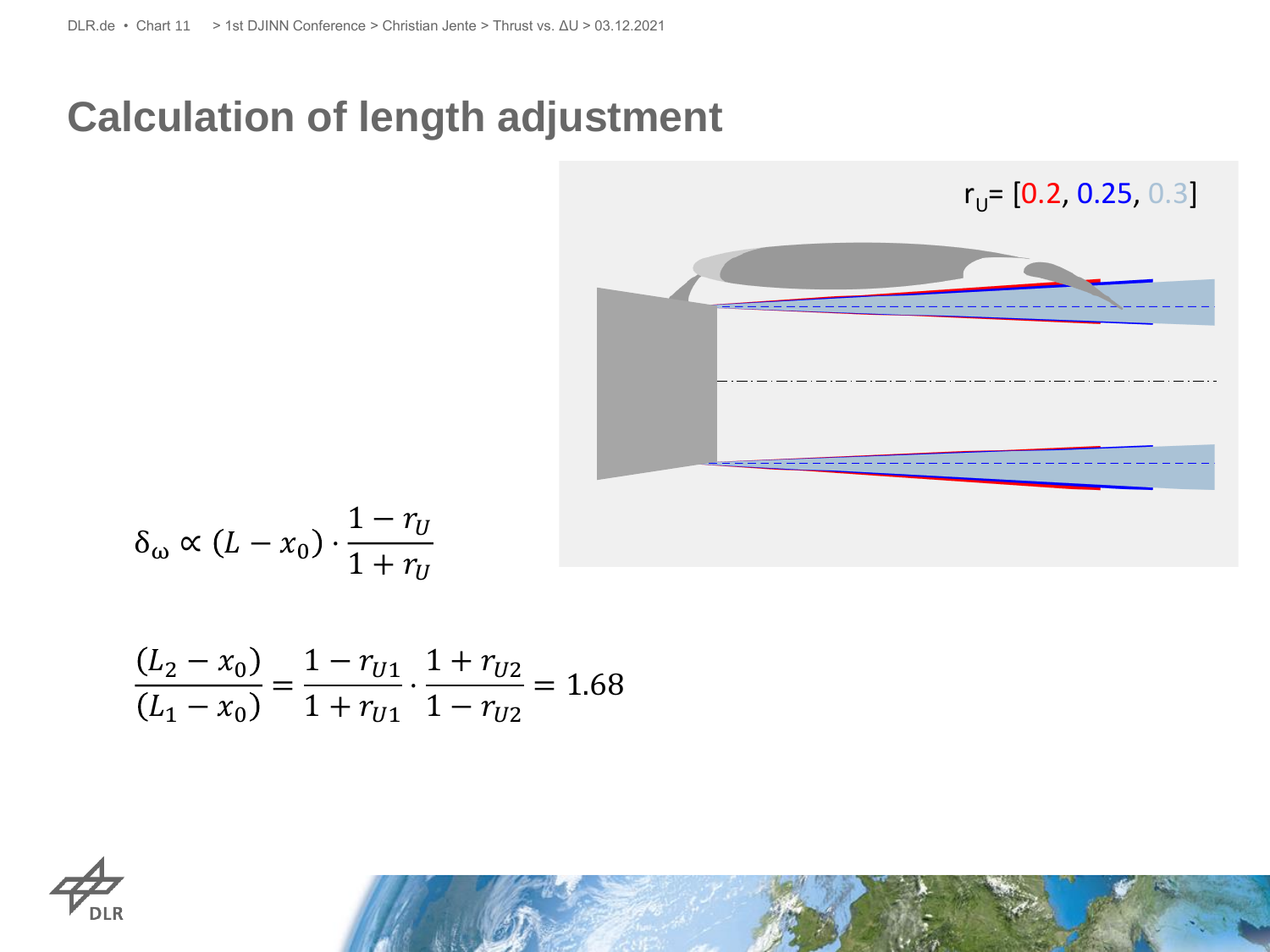## **Results**

| <b>Typical campaign</b>     | 12 builds / $29x3 = 87$ press. Ops installed $+ 87$ BGN |              |    |    |    |  |
|-----------------------------|---------------------------------------------------------|--------------|----|----|----|--|
| 1 build/<br>16 Ops isolated |                                                         | $\mathbf{L}$ | La | Lb | L2 |  |
|                             | H1                                                      |              | 4  | 16 | 4  |  |
|                             | H <sub>2</sub>                                          |              |    | 16 | 4  |  |
|                             | H3                                                      |              |    | 16 | 4  |  |

- The derived experiment is tailored to force a definite result wrt. thrust or S/L velocity.
- Maybe there is no simple explanation, idea: downwash-velocities

#### **Questions?**

![](_page_11_Picture_7.jpeg)